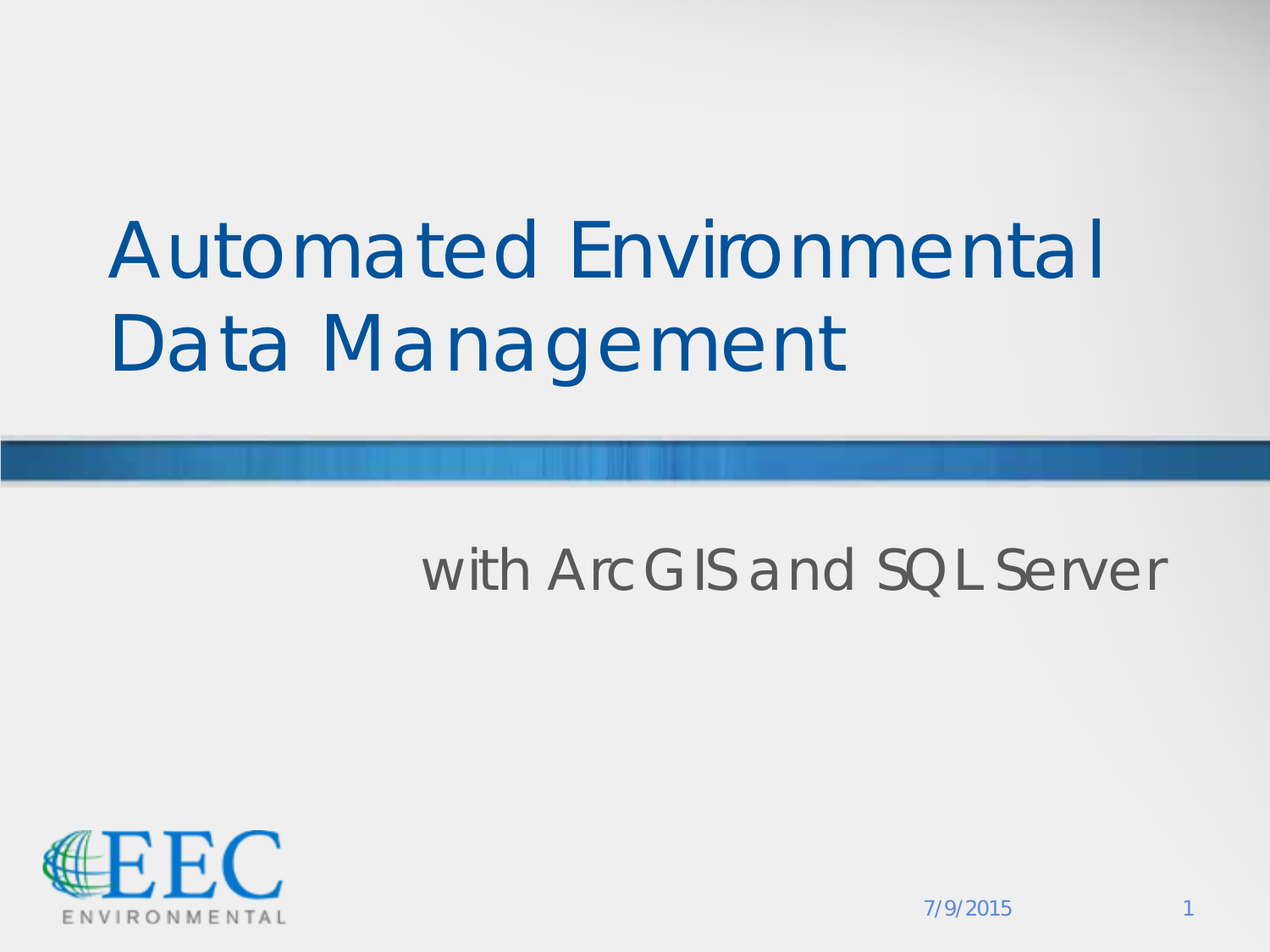### EEC Environmental

- Environmental consulting
- Wastewater, storm water
- Regulatory compliance
- Soil and groundwater
	- 4Assessment
	- 4Remediation
	- 4Litigation support
- I.T. consulting



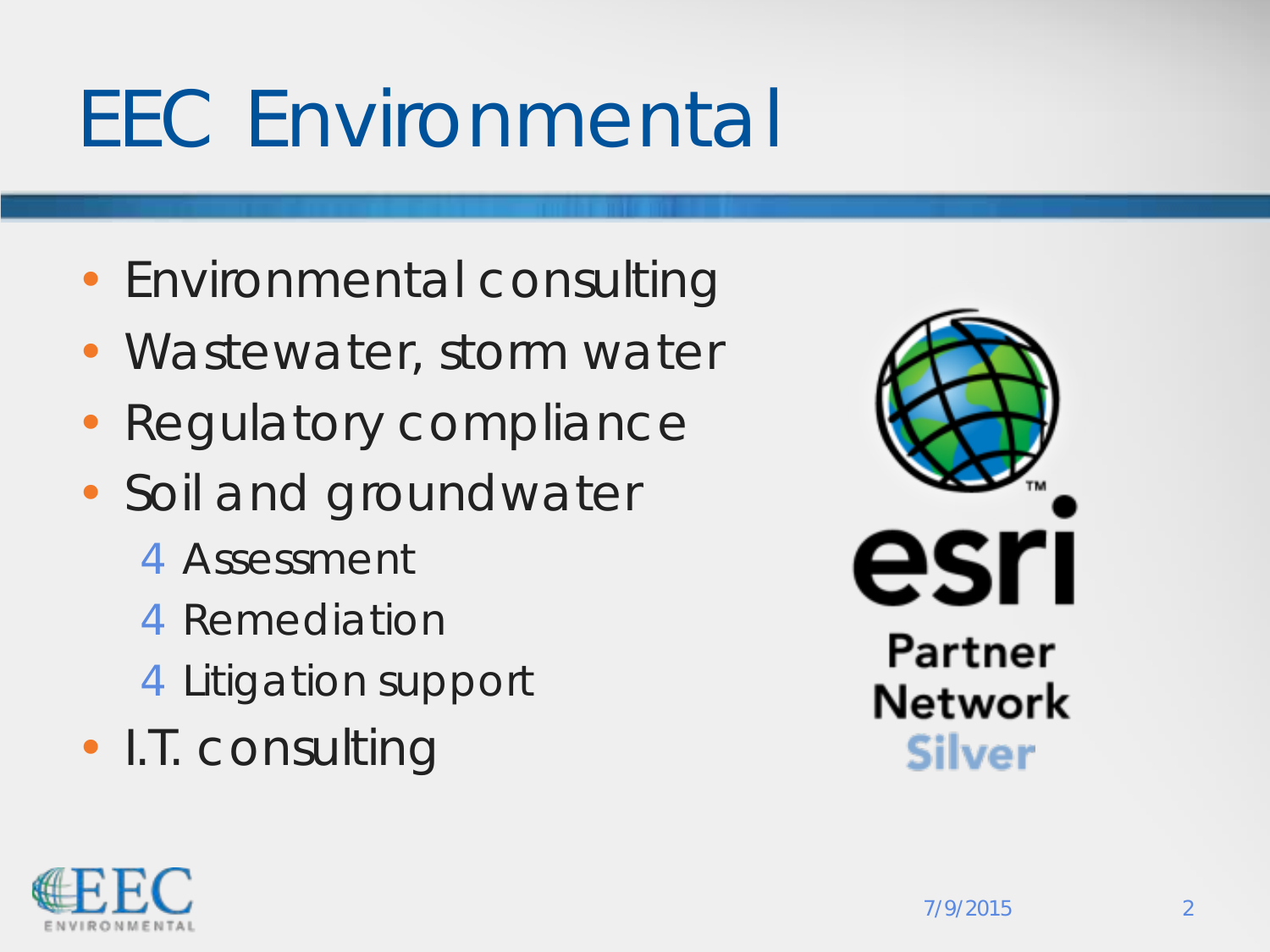#### EEC Environmental

#### • Offices:

Orange, CA Oakland, CA Annapolis, MD 4Tampa, FL

#### • Booth: 1610

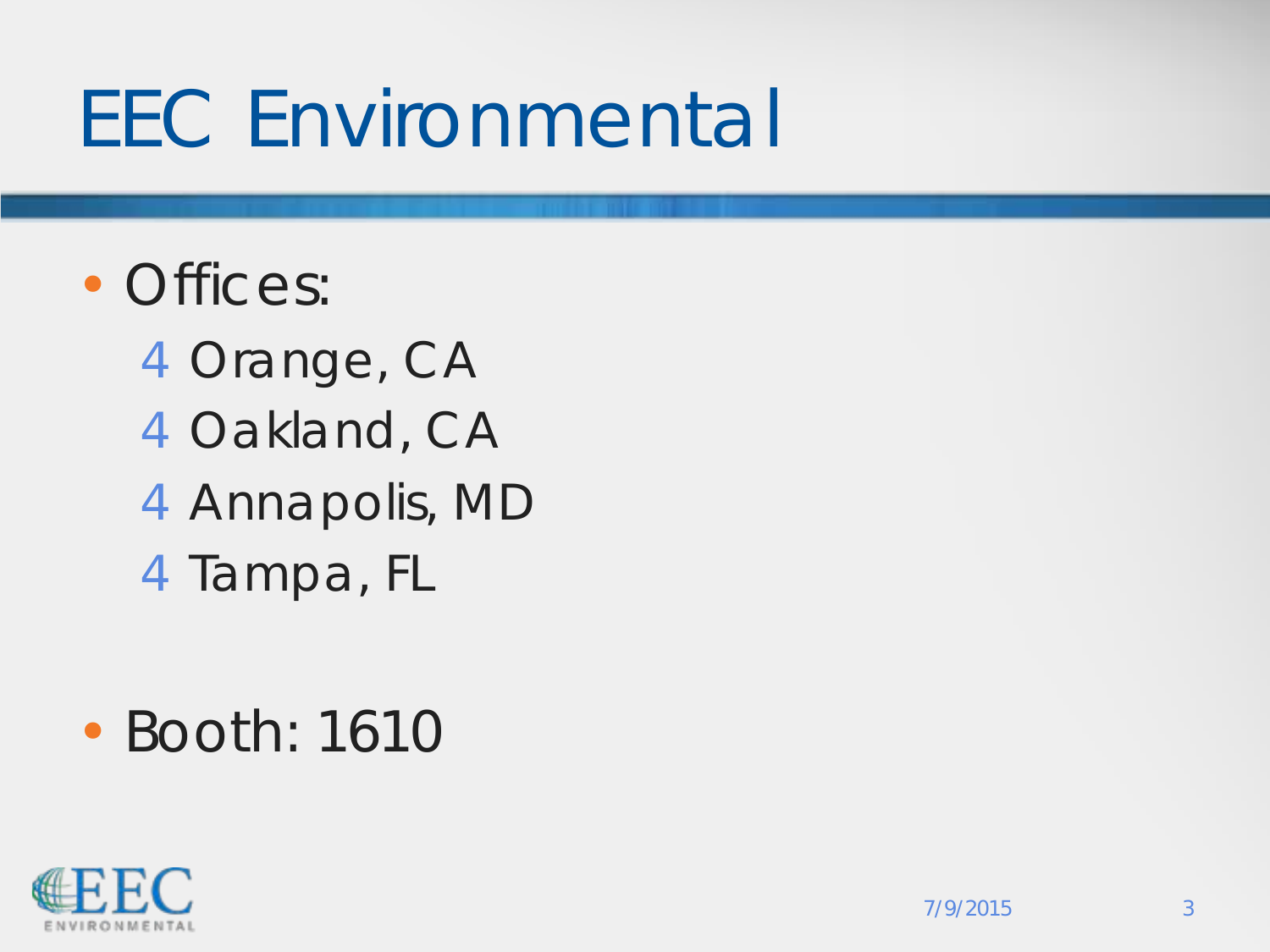#### Environmental Data Management



• **Sample Location** Field Parameters Results Samples Lab Tests Results QC Info

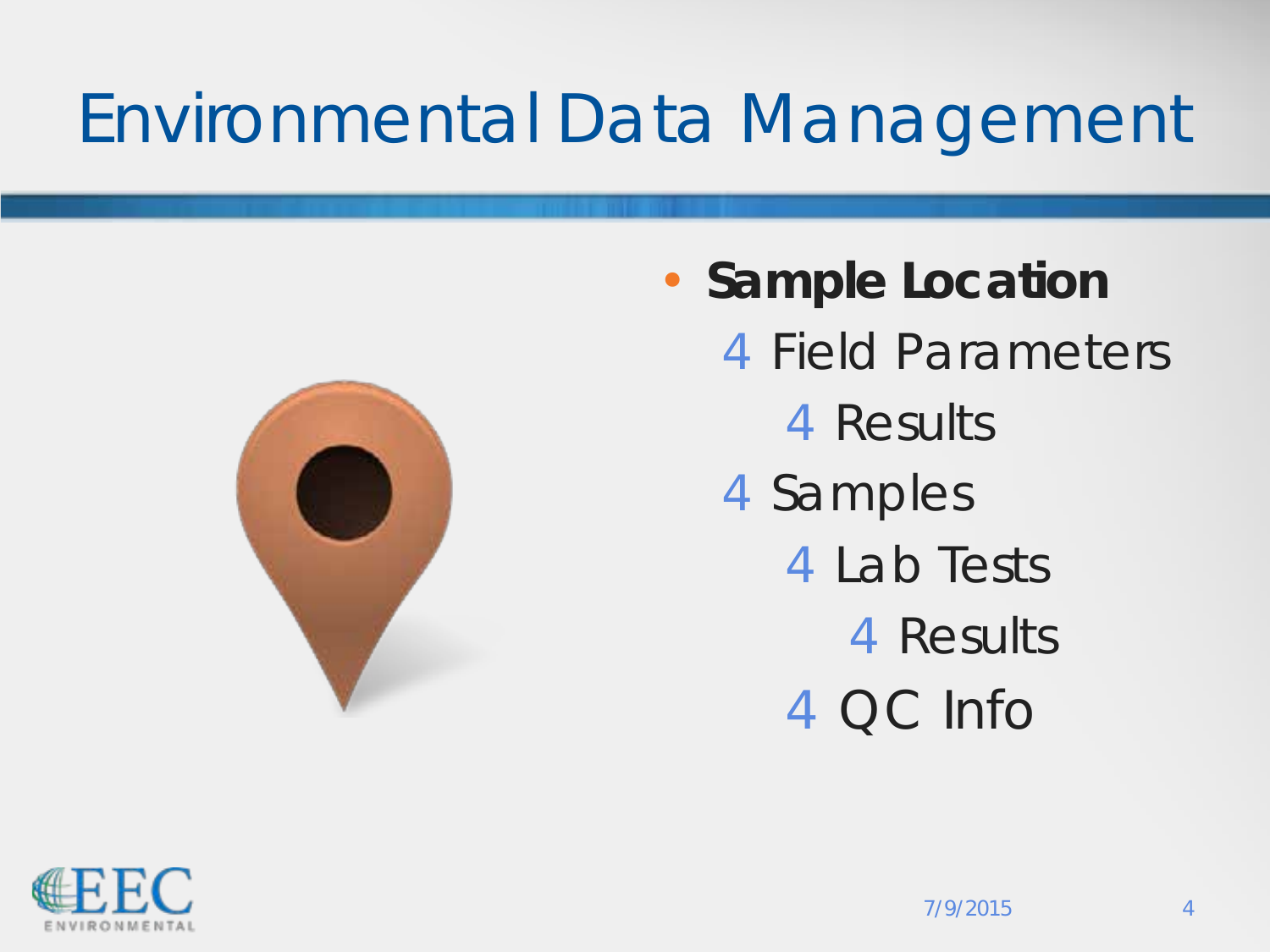## Prior Art

- ArcHydro Groundwater
- EQuIS
- Hosts of Others...



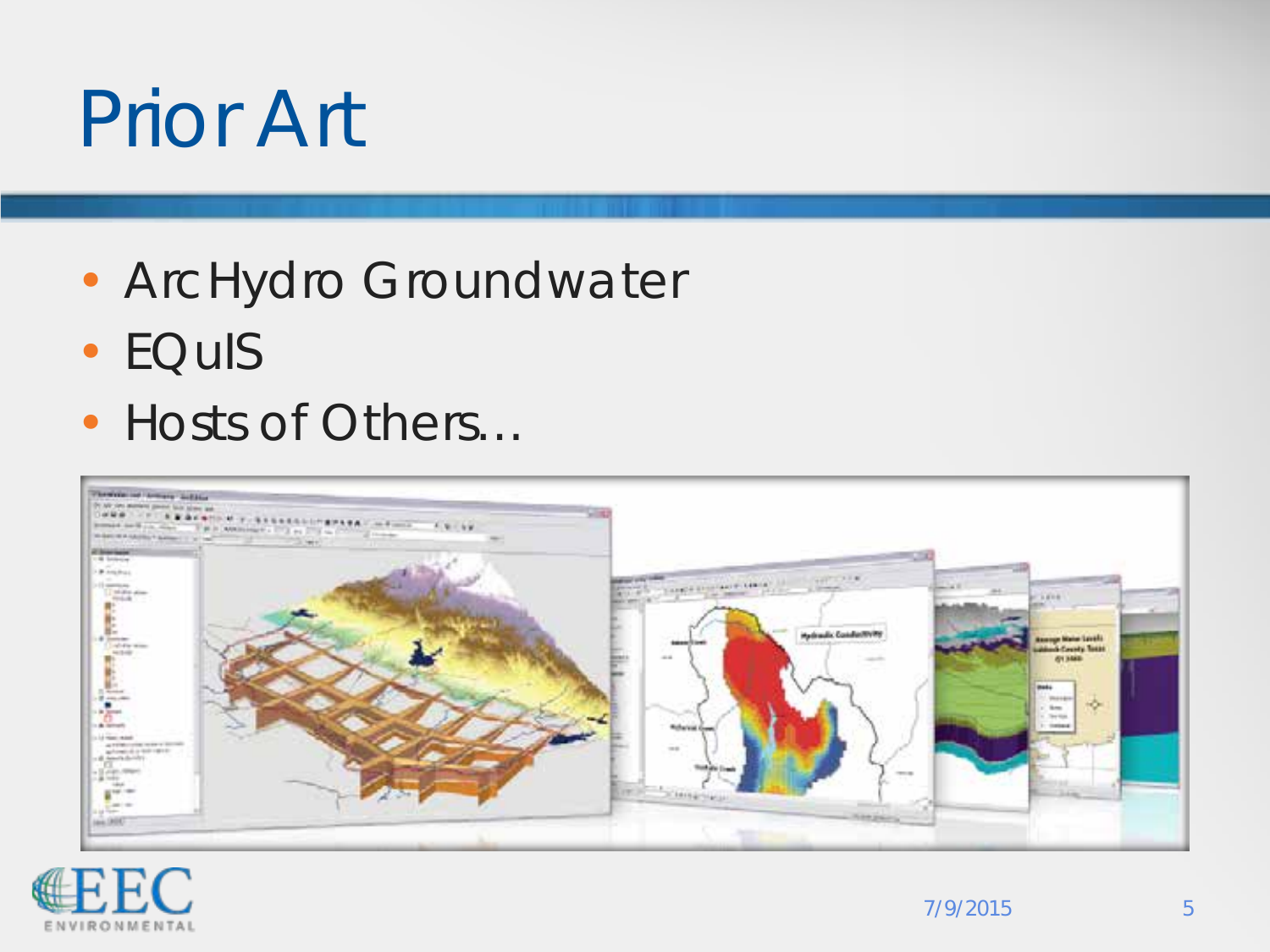# In the beginning…

- 1. Faxed Lab Reports à Excel à Tables 2. Field Data à Excel à Tables 3. Tables à CAD à Figures 4. Tables à Modeling à CAD à Figures 5. Tables & Figures à Written Report
- **6. QC Everything!**
- 7. All data à other formats à regulator

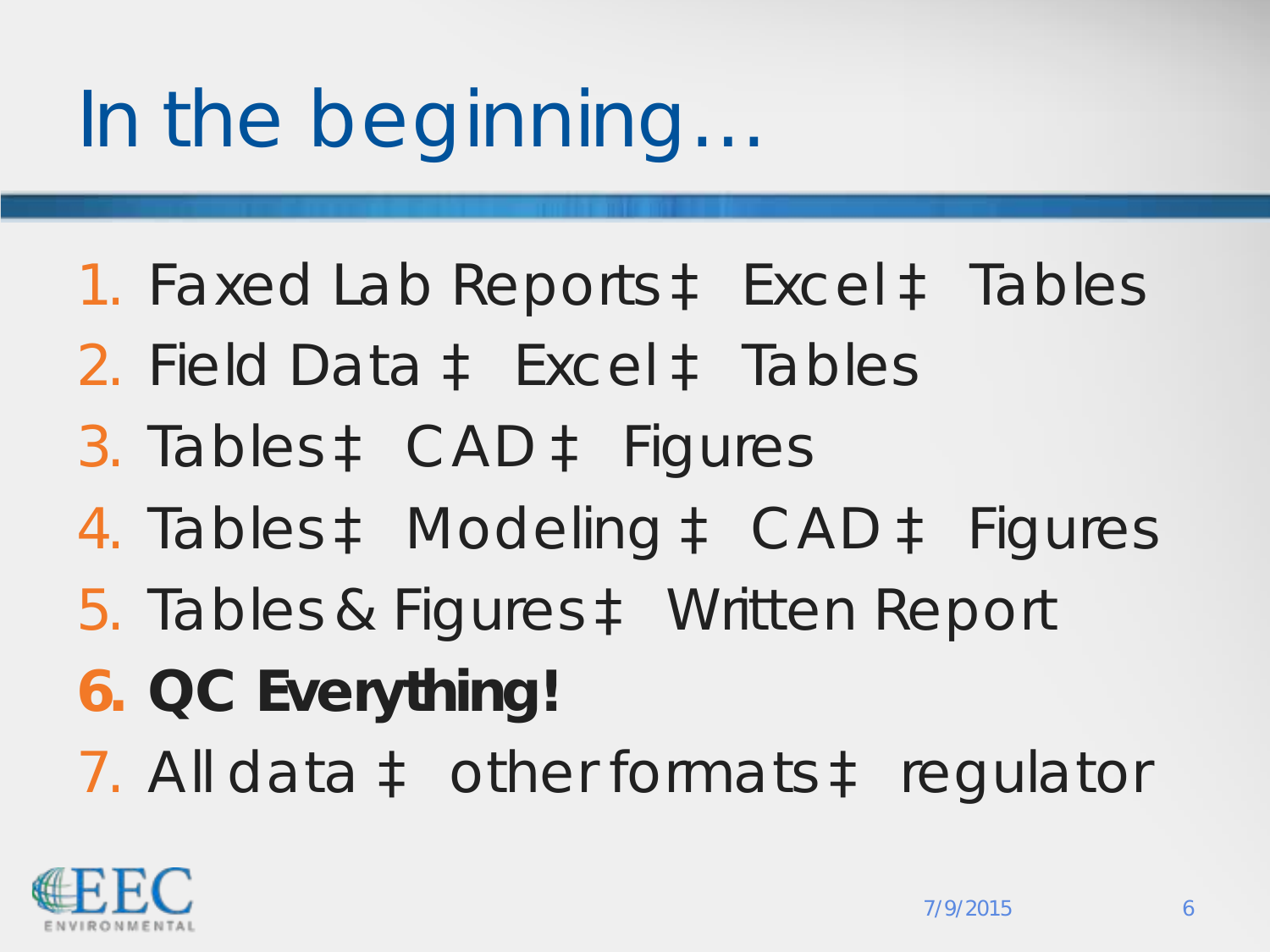### The Problems



- Separate datasets per site
- Inconsistent data formats
- Multiple applications
- Tedious data entry and transfer
	- 4Copy and paste
	- 4 Manual data entry

• Lots of QC

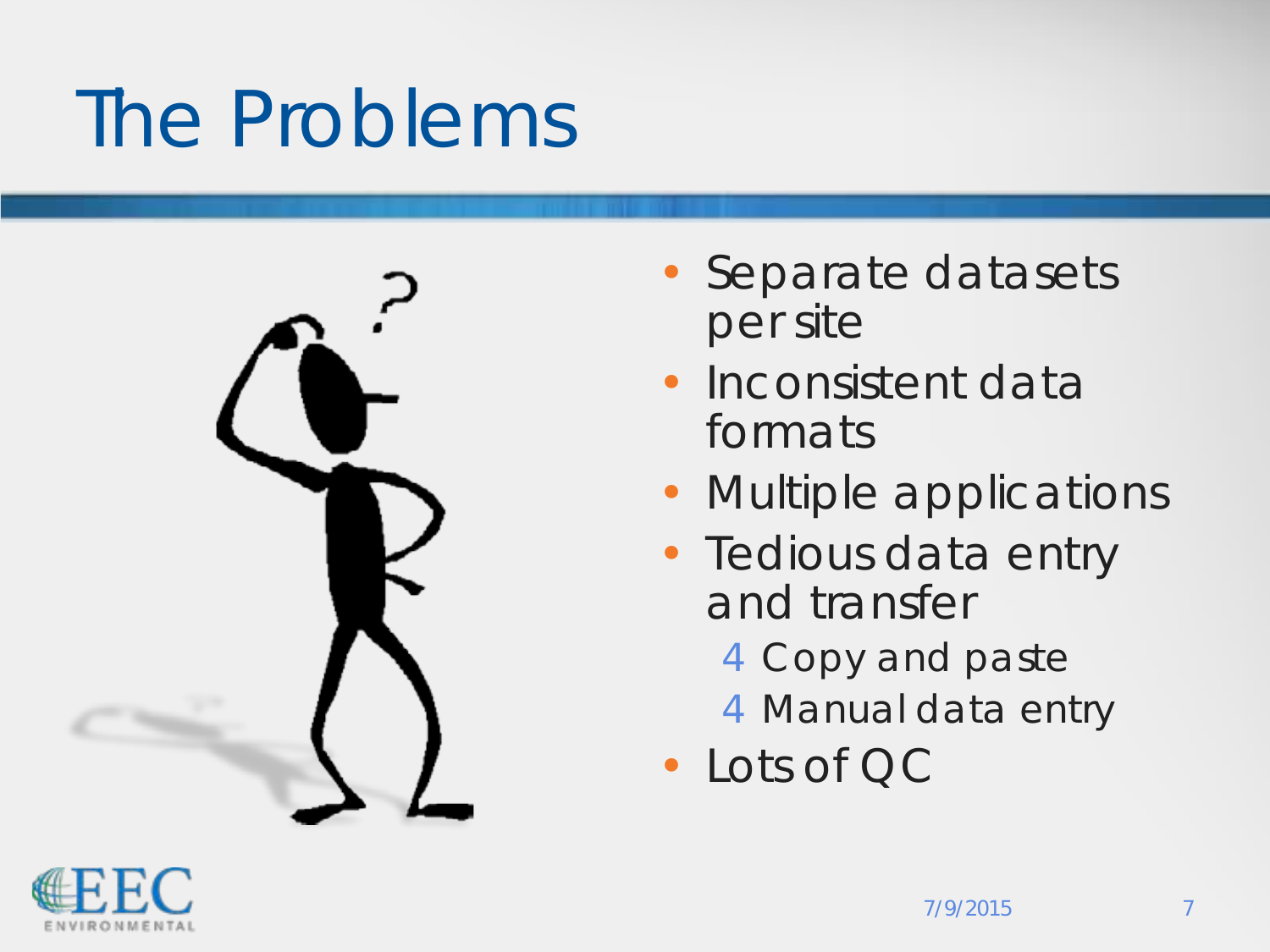### The Solution



- One central database
- One preferred format
- Integrated with ArcGIS
- Still plenty of QC (but better QC)

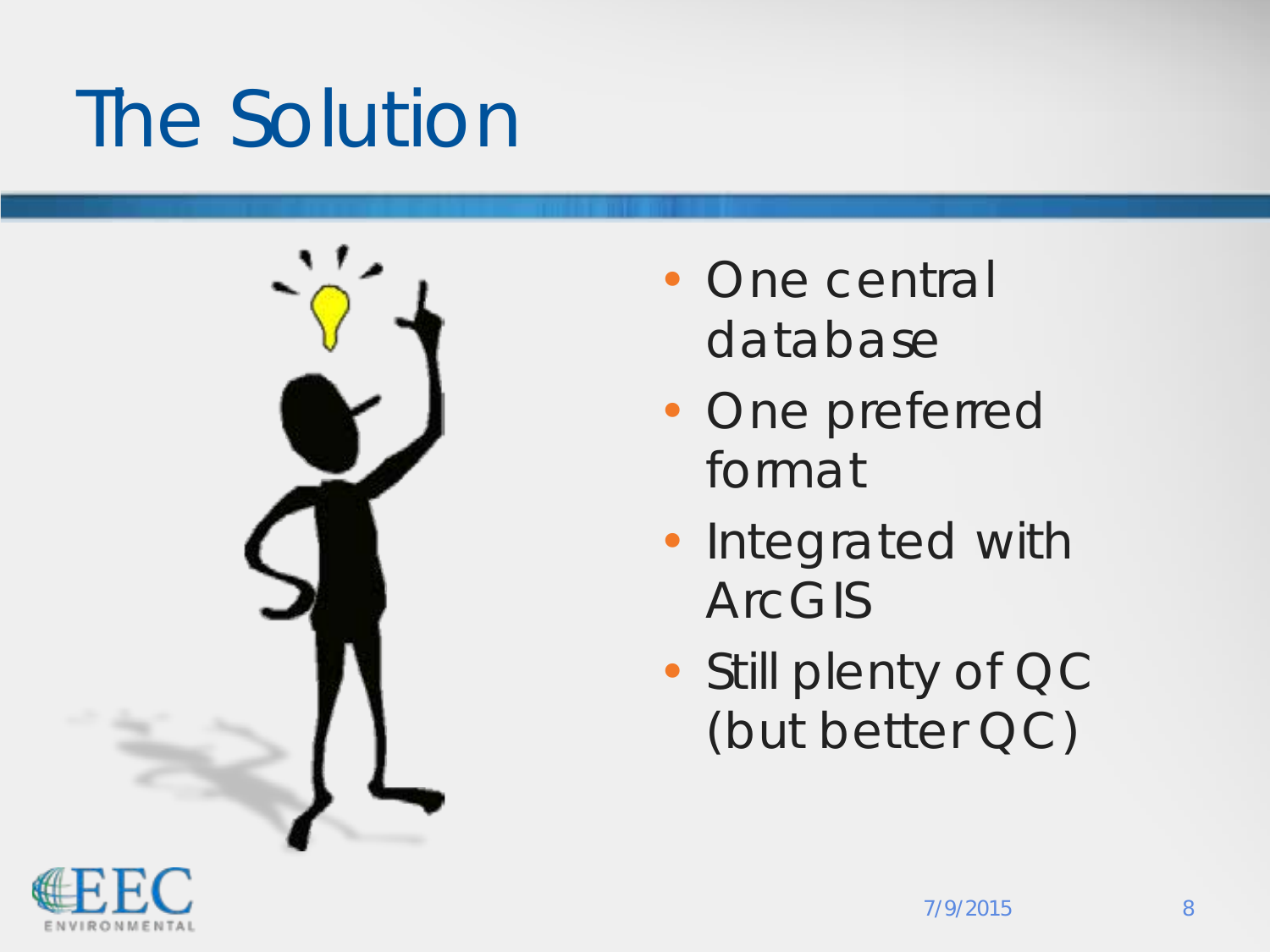### The Solution: Database

#### **One** SQL Server **database** for all sites

- Write once, use multiple
- One-stop shop
- Forces consistency
- Separation of concerns



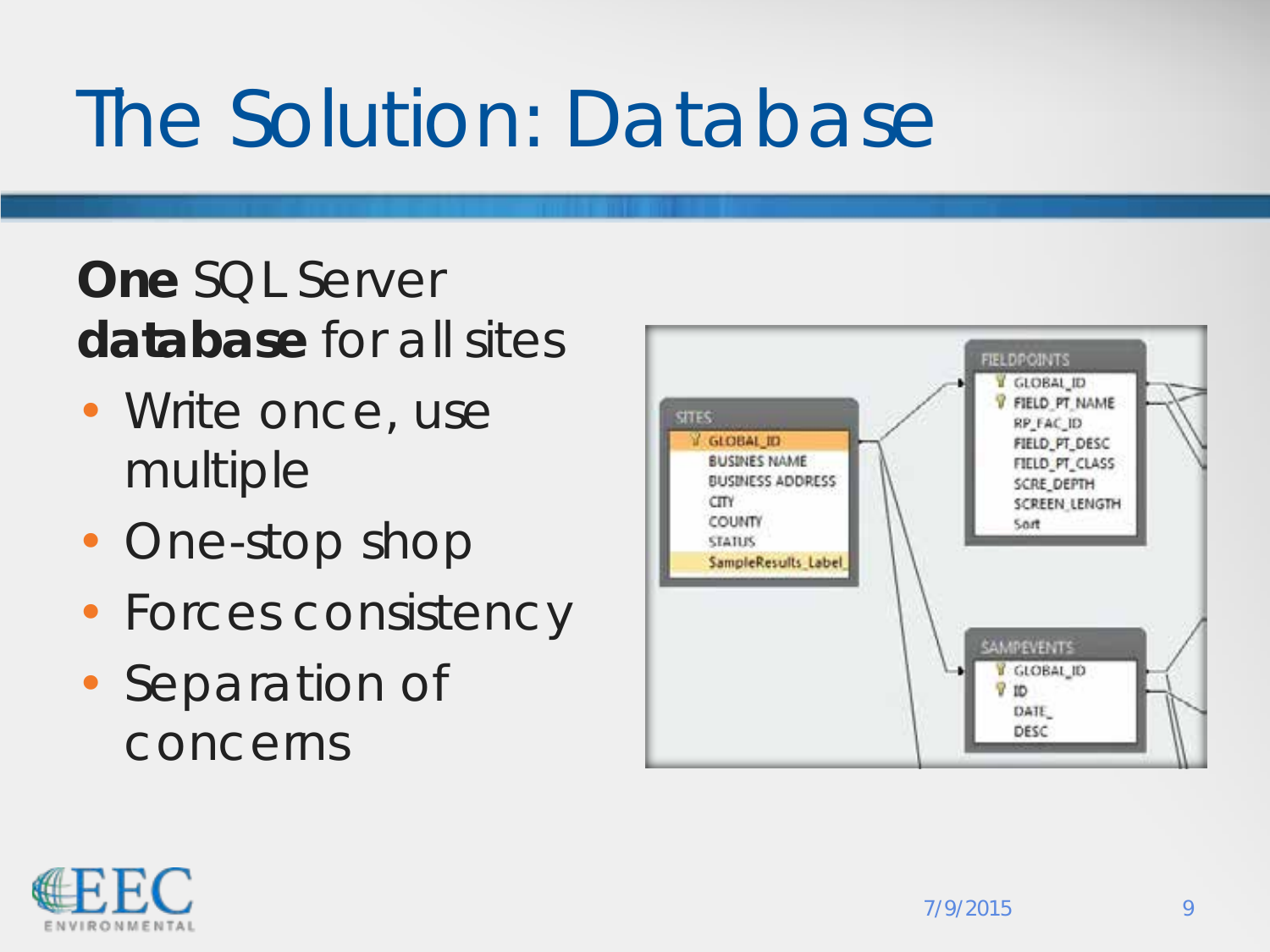### The Solution: Data Format



- Preferred: **[LabEDF](http://www.edfdata.com/home.html)**
	- 4Well documented
	- 4 Standardized (but extensible) valid value lists
	- 4Logical structure
	- 4Used by **GeoTracker**
- Define mappings for other formats

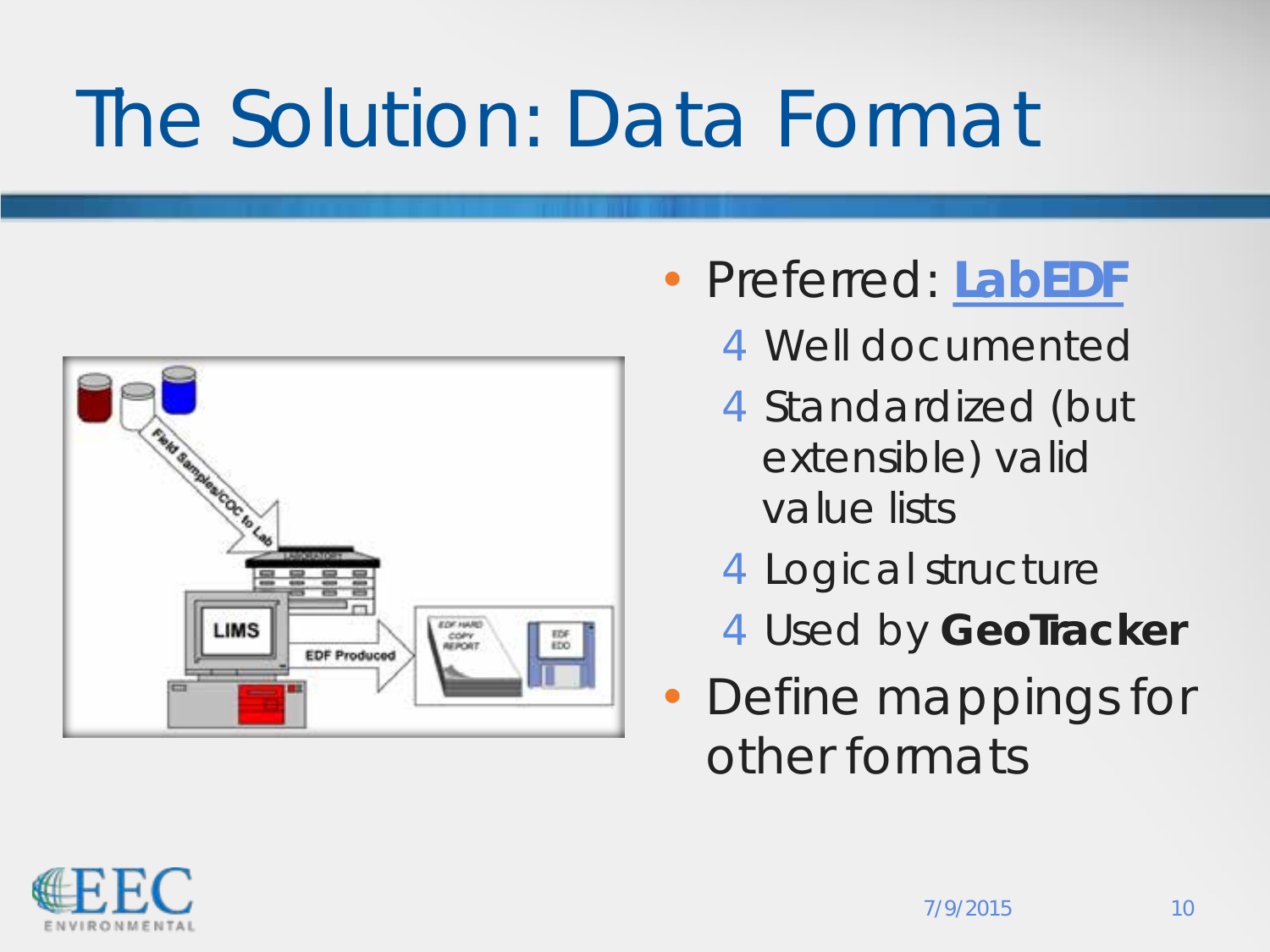## The Solution: Applications

- Customized Microsoft Access
- SQL Server
- ArcGIS
- AutoCAD



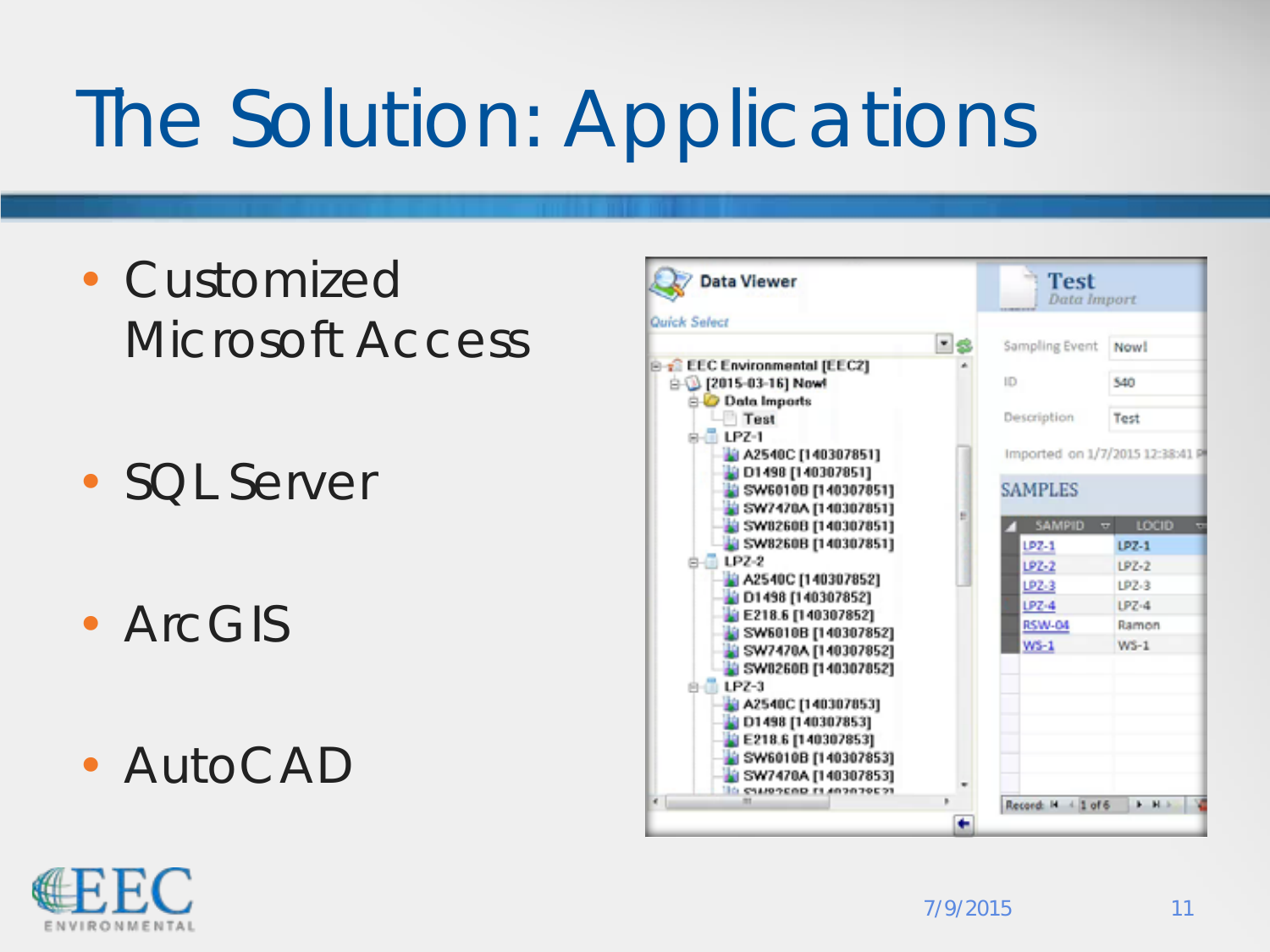## The Solution: Data Entry

• Batch import, batch delete



- All data pulled from database
- Scripts to transfer between applications

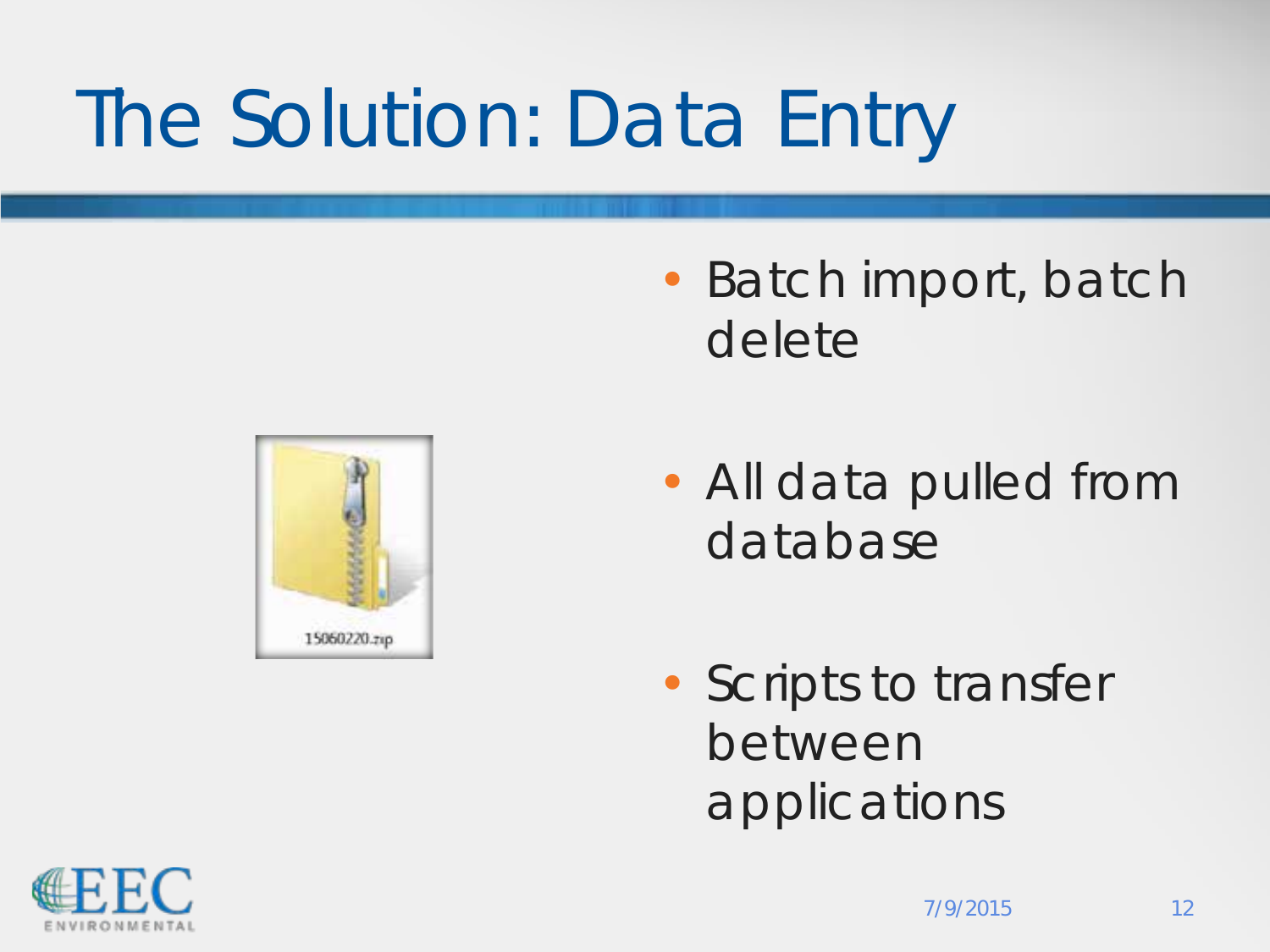Live demos are the best!



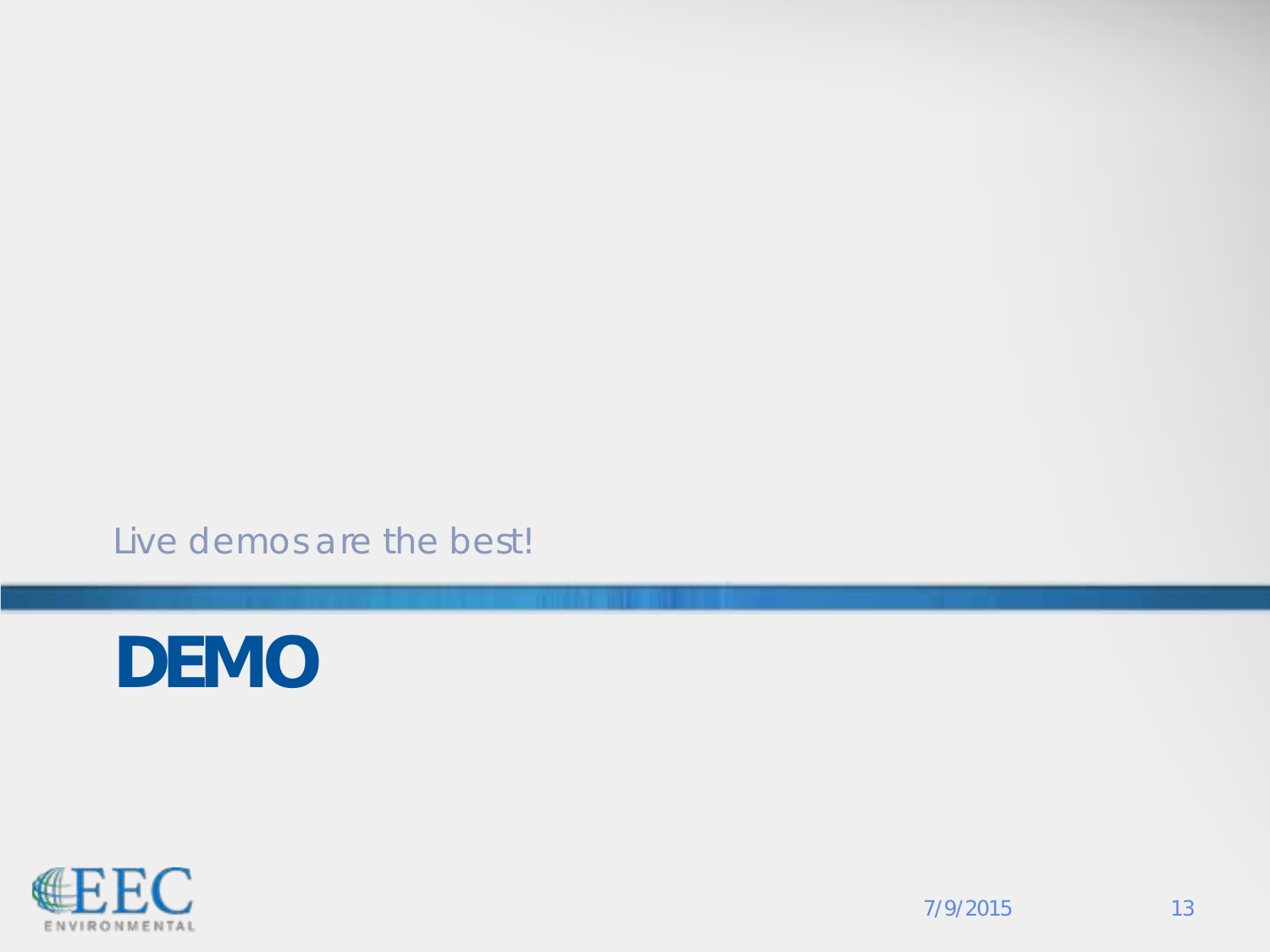#### Next!

- Upload data to regulator
- Generate lots of figures!

#### *Using Python to Automate Map Series Creation*

- Tomorrow 1:30 PM
- Room 26B

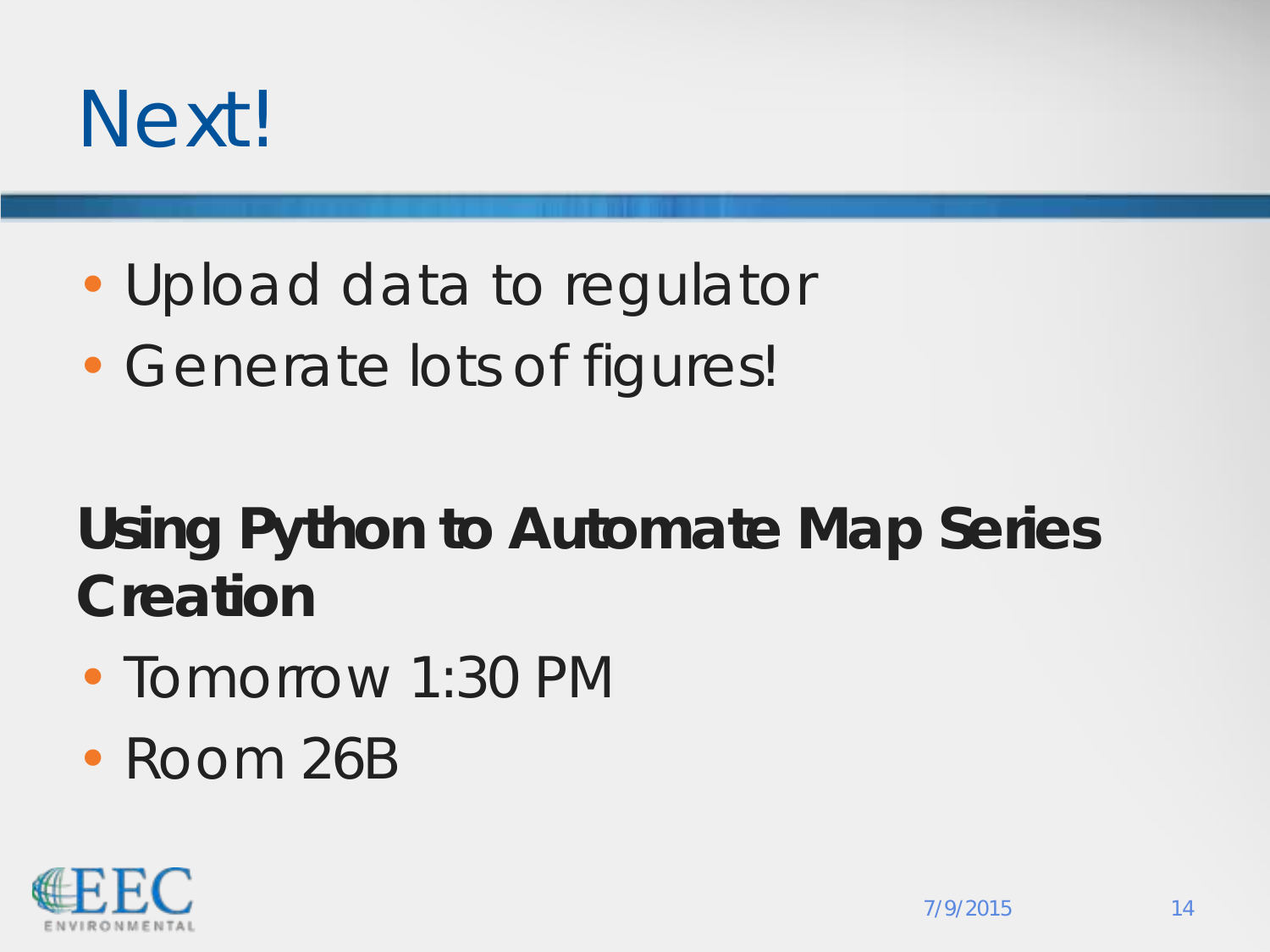#### Other Uses



- Works with any analytical data
	- 4Soil
	- 4Groundwater
	- 4Air
	- **4** Water quality
	- 4Wastewater
	- 4…

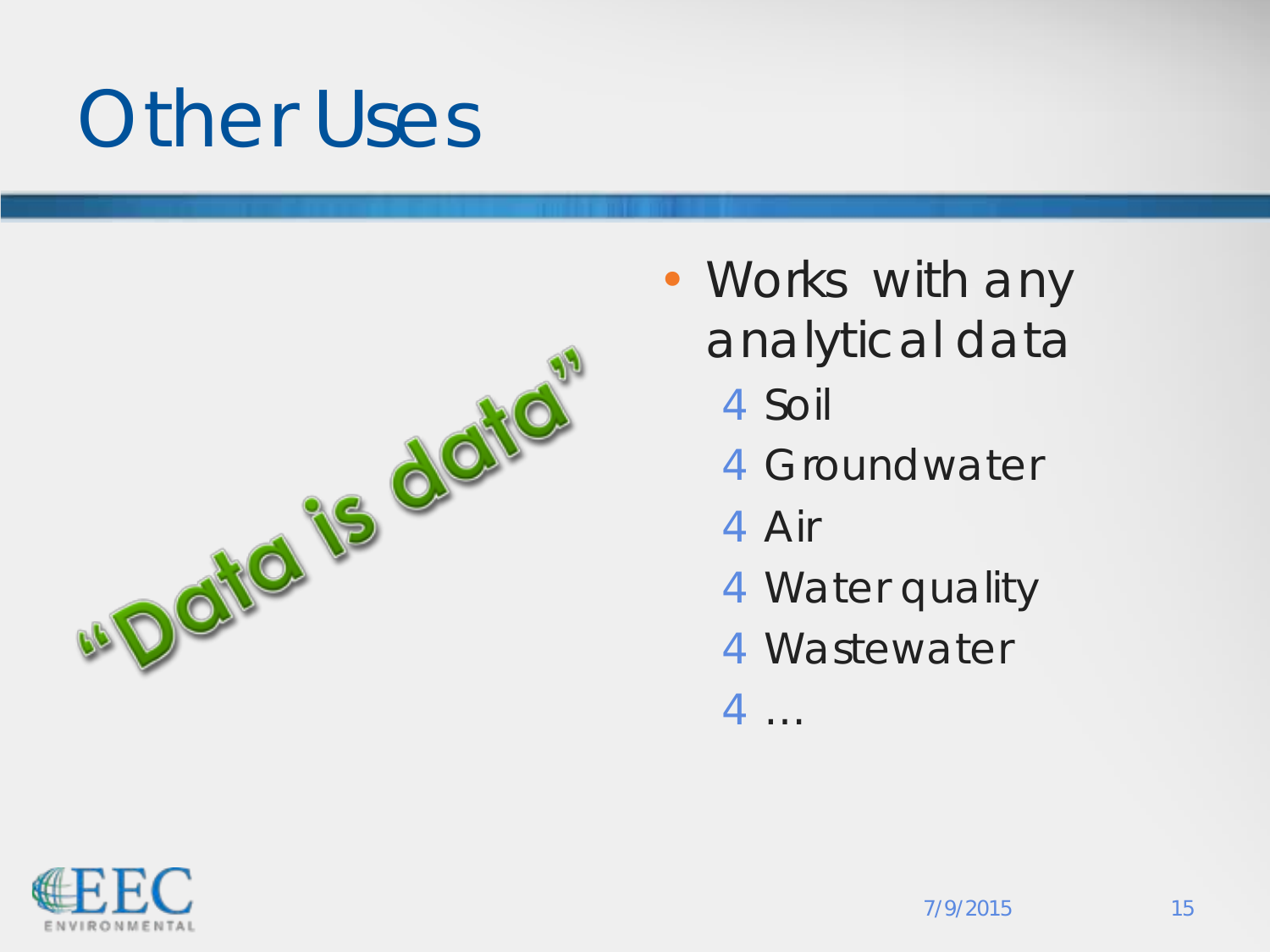

- Incremental upgrades
- ArcGIS Server / ArcGIS Online?

• Deploy **outside EEC**

• Auto-upload to regulator

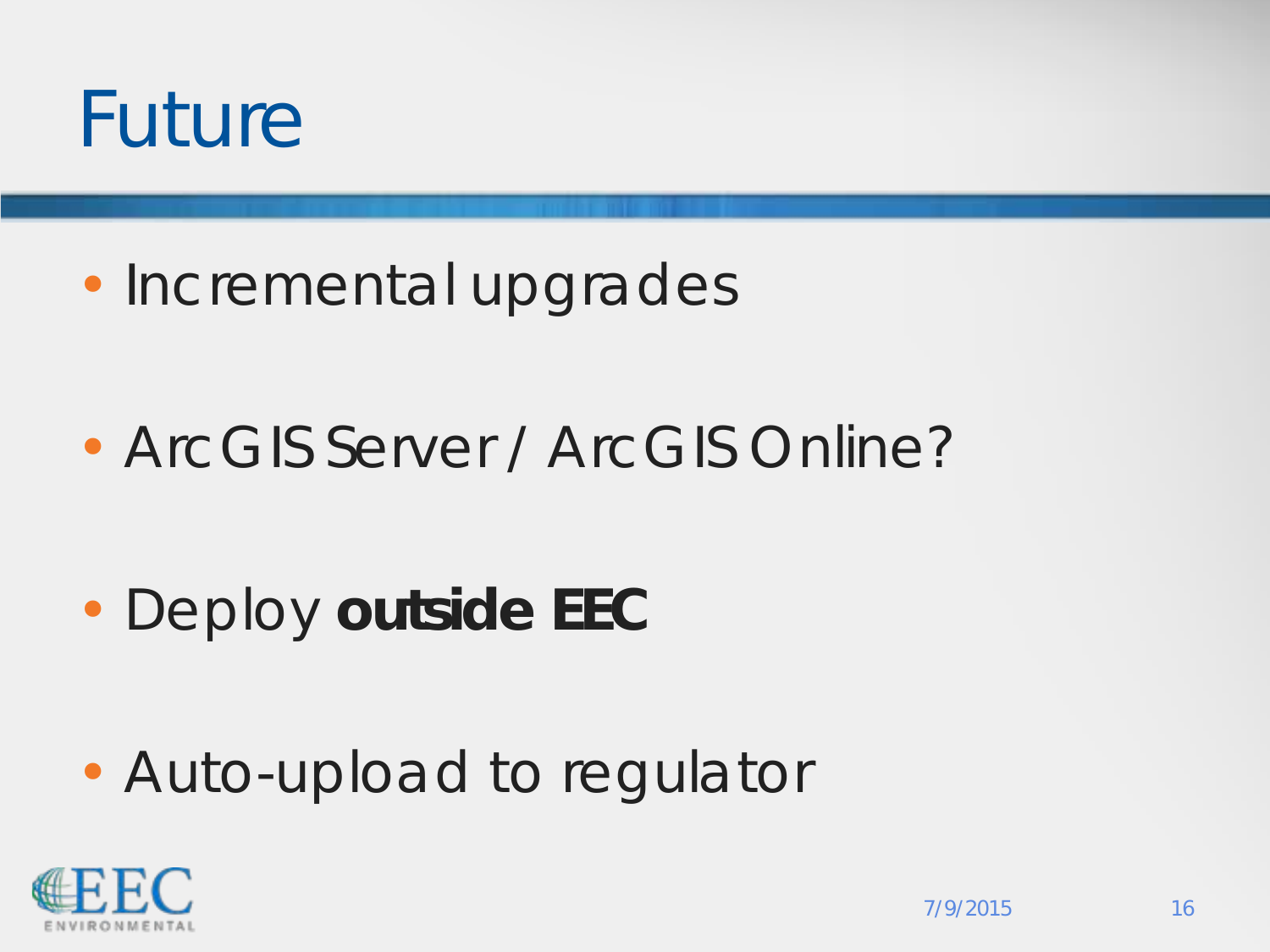#### So What?



- Consolidate! Centralize!
- Use the tools you know
- Make it easy to install **and update**